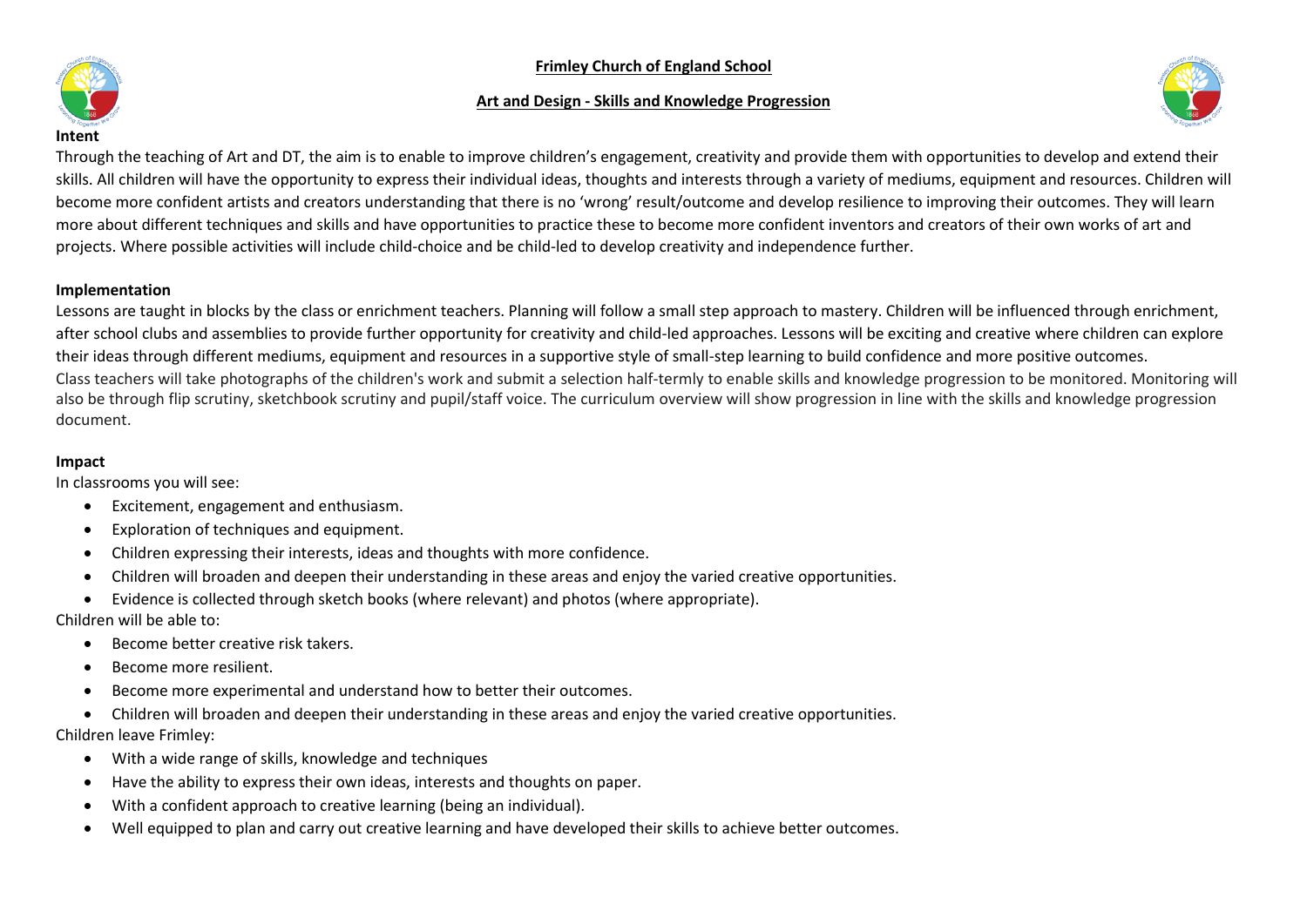## **National curriculum expectations:**

Pupils should be taught to develop their techniques, including their control and their use of materials, with creativity, experimentation and an increasing awareness of different kinds of art, craft and design.

## **Pupils should be taught:**

- to create sketch books to record their observations and use them to review and revisit ideas
- to improve their mastery of art and design techniques, including drawing, painting and sculpture with a range of materials [for example, pencil, charcoal, paint, clay]
- about great artists, architects and designers in history.

# **What Frimley offers to its pupils:**

|                  | Year <sub>3</sub>                          | Year 4                                 | Year <sub>5</sub>                        | Year <sub>6</sub>                        |
|------------------|--------------------------------------------|----------------------------------------|------------------------------------------|------------------------------------------|
| <b>Knowledge</b> | Knowledge of specific artists,             | Knowledge of specific artists,         | Use previous knowledge of specific       | Use previous knowledge of specific       |
|                  | architects and designers in history        | architects and designers in history    | artists, architects and designers in     | artists, architects and designers in     |
|                  | and artistic style including Seurat,       | and artistic style including Vincent   | history to compare and contrast          | history to compare and contrast          |
|                  | Goldsworthy. Famous sculptures -           | Van Gogh.                              | artistic styles.                         | artistic styles.                         |
|                  | recycling.                                 |                                        | Explore artists such as Frida Kahlo,     | Explore artists such as Van Gogh.        |
|                  |                                            |                                        | Samuel Cody, Jackson Pollock.            |                                          |
|                  |                                            |                                        |                                          |                                          |
| <b>Skills</b>    | Drawing:                                   | Drawing:                               | Drawing:                                 | Drawing:                                 |
|                  | Experiment with various pencils (2B -      | As Year 3, plus:                       | Observe and use a variety of             | Observe and use a variety of techniques  |
|                  | HB).                                       | Identify and draw the effect of light  | techniques to show effect of light on    | to show effect of light on objects and   |
|                  | Encourage close observation of objects     | (shadows) on a surface/objects/        | objects and people.                      | people.                                  |
|                  | - still life drawing.                      | people.                                | Look at the effect of light on an object | Look at the effect of light on an object |
|                  | Observe and draw simple shapes.            | Introduce concepts of scale and        | from different directions.               | from different directions.               |
|                  | Draw both the positive and negative        | proportion in greater depth.           | Use a variety of techniques to interpret | Use a variety of techniques to interpret |
|                  | shapes.                                    | Encourage more accurate drawings of    | the texture of a surface.                | the texture of a surface.                |
|                  | Make initial sketches as preparation for   | whole objects to include people:       | Produce increasingly accurate drawings   | Produce increasingly accurate drawings   |
|                  | painting etc.                              | proportion, placement and shape of     | of people/objects etc.                   | of people/objects etc.                   |
|                  | Encourage more accurate drawings of        | body.                                  | <b>Produce increasingly detailed</b>     | Produce increasingly detailed            |
|                  | people: particularly faces, draw           | Work on a variety of scales - A4, A3   | preparatory sketches for painting and    | preparatory sketches for painting and    |
|                  | features, not always the whole image       |                                        | other work.                              | other work.                              |
|                  |                                            | Colour:                                | Introduce perspective.                   | Introduce perspective.                   |
|                  | Colour:                                    | Make the colours shown on a            | Work on a variety of scales and          | Work on a variety of scales and          |
|                  | Apply colour mixing.                       | commercial colour chart.               | collaboratively.                         | collaboratively.                         |
|                  | Make colour wheels to show primary         | Mix and match colours to those in a    | Independently selects materials and      | Independently selects materials and      |
|                  | and secondary colours.                     | work of art.                           | techniques to use to create a specific   | techniques to use to create a specific   |
|                  | Introduce different brushes for specific   | Work with one colour against a variety | outcome.                                 | outcome.                                 |
|                  | purposes.                                  | of backgrounds.                        |                                          |                                          |
|                  | Begin to apply colour using dotting,       | Observe and mix flesh colours.         |                                          | Colour:                                  |
|                  | scratching, splashing to imitate an artist |                                        | Colour:                                  | Controlling and experimenting particular |
|                  | (Jackson Pollock, Seurat Signac etc.)      |                                        |                                          | qualities of tone, shades, hue and mood. |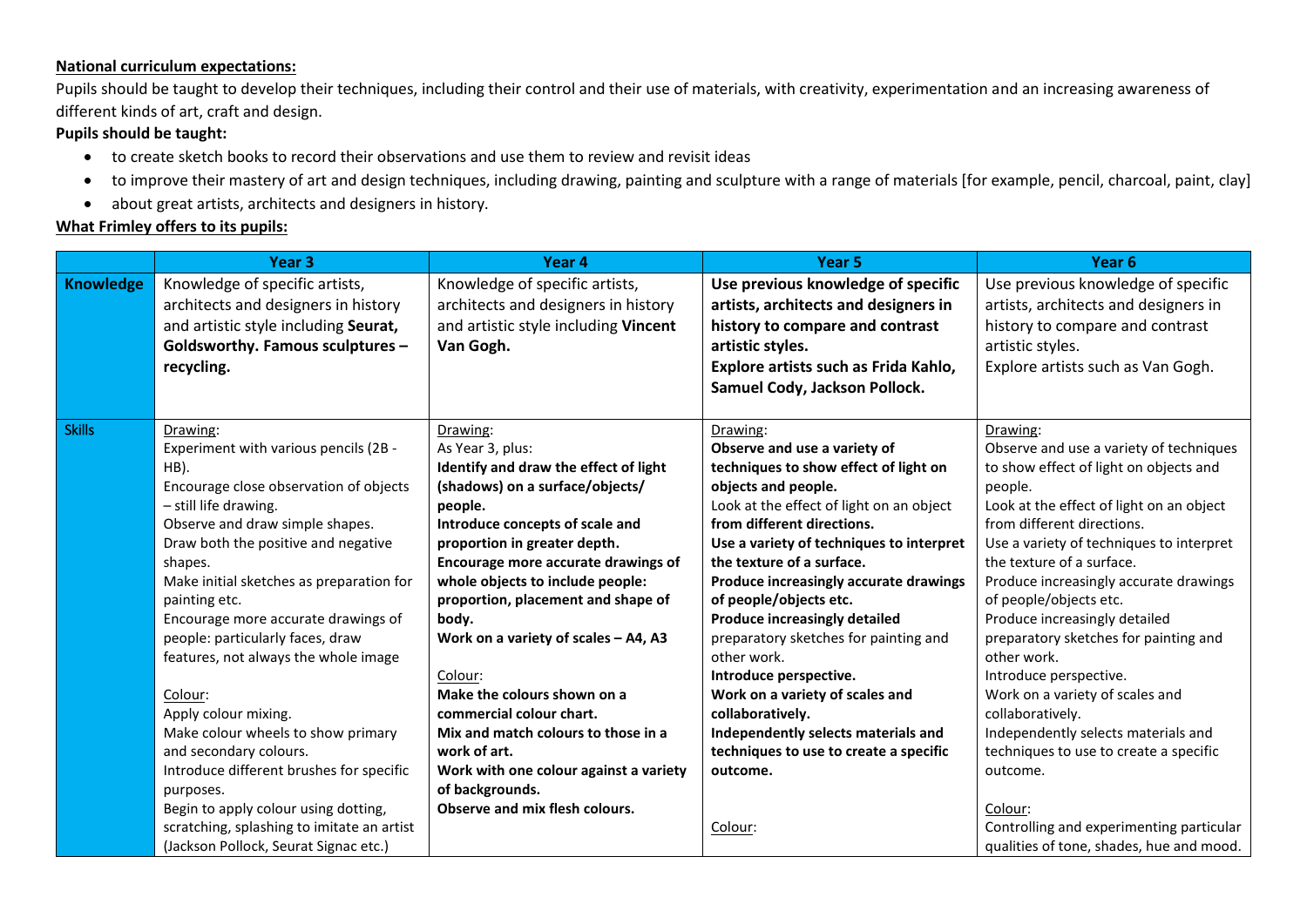| Pointillism - control over coloured dots. | Advise and question suitable                | <b>Controlling and experimenting</b>          | Explore texture in colour with sawdust, |
|-------------------------------------------|---------------------------------------------|-----------------------------------------------|-----------------------------------------|
|                                           | equipment for the task e.g. size of         | particular qualities of tone, shades, hue     | glue, shavings, sand and on different   |
| Texture:                                  | paintbrush or paper needed.                 | and mood.                                     | surfaces.                               |
| Use smaller eyed needles and finer        | Use colour to reflect mood (matisse)        | Explore texture in colour with sawdust,       | Considering colour for purposes.        |
| threads.                                  |                                             | glue, shavings, sand and on different         | Use colour to express moods and         |
| Use colour to express an idea in          | Texture:                                    | surfaces.                                     | feelings.                               |
| weaving.                                  | Build on all previous experiences.          | Considering colour for purposes.              | Explore the texture of paint Encourage  |
| Awareness of the nature of materials      | Use a wider variety of stitches to 'draw'   | Use colour to express moods and               | individual identification of suitable   |
| and surfaces - fragile, tough, durable.   | with and develop pattern and texture -      | feelings.                                     | equipment for a particular purpose.     |
| Look at artists Linda Caverley, Ellen     | e.g. zig zag stitch, chain stitch, seeding. | <b>Explore the texture of paint Encourage</b> | Consider artists use of colour and      |
| Jackson, Alison King.                     | Start to place more emphasis on             | individual identification of suitable         | application of it (Pollock, Monet,      |
| Handling, manipulating and enjoying       | observation and design of textural art.     | equipment for a particular purpose.           | Chagall)                                |
| using materials                           | Use initial sketches to aid work.           | Consider artists use of colour and            |                                         |
| Simple collages, using paper, pasta,      | Continue experimenting with creating        | application of it (Pollock, Monet,            |                                         |
| beans and larger tactile things.          | mood, feeling, movement and areas of        | Chagall)                                      | Texture:                                |
| Selects, sorts, tears and glues items     | interest.                                   |                                               | Develops experience in embellishing,    |
| down.                                     | Look at fabrics from other countries        | Texture:                                      | combining techniques to complete a      |
|                                           | and discuss. Compare with own.              | Interpret stories, music, poems and use       | piece - applique, drawing, sticking,    |
|                                           | Discuss different types of fabric.          | environment and townscapes as                 | cutting, paint, weaving, layering etc.  |
| Form:                                     | Handling, manipulating and enjoying         | stimuli.                                      | Applies knowledge of different          |
| Use equipment and media with              | using materials                             | Select and use materials to achieve a         | techniques to express feelings.         |
| increasing confidence.                    | Simple collages, using paper, pasta,        | specific outcome.                             | Use found and constructed materials.    |
| Shape, form, model and construct from     | beans and larger tactile things.            | Embellish work, using a variety of            | Work collaboratively on a larger scale. |
| observation / imagination with            | Selects, sorts, tears and glues items       | techniques: drawing, painting, printing       | Handling, manipulating and enjoying     |
| increasing confidence.                    | down.                                       | on top of textural work.                      | using materials                         |
| Plan and develop ideas in sketchbook      |                                             | Consider methods of making fabric.            | Simple collages, using paper, pasta,    |
| and make simple choices about media.      |                                             | Look at work of other artists using           | beans and larger tactile things.        |
| Understanding of different adhesives      | Form:                                       | textiles i.e, Molly Williams, Jill Denton,    | Selects, sorts, tears and glues items   |
| and methods of construction               | Plan and develop ideas in sketchbook        | <b>Linda Caverley</b>                         | down.                                   |
| Begin to have some thought towards        | and make informed choices about             | Handling, manipulating and enjoying           |                                         |
| size                                      | media.                                      | using materials                               |                                         |
| Simple discussion about aesthetics        | <b>Experienced surface patterns /</b>       | Simple collages, using paper, pasta,          | Form:                                   |
|                                           | textures.                                   | beans and larger tactile things.              | Makes imaginative use of the            |
|                                           | Work safely, to organize working area       | Selects, sorts, tears and glues items         | knowledge they have acquired of tools,  |
| Printing:                                 | and clear away.                             | down.                                         | techniques and materials to express     |
| Use equipment and media with              | Discuss own work and work of other          |                                               | own ideas and feelings                  |
| increasing confidence.                    | sculptors with comparisons made.            |                                               |                                         |
| Use relief and impressed printing         | (Hepworth, Arp, Nevelson, Gabo, etc)        | Form:                                         |                                         |
| processes.                                | Consider light and shadow, space and        | Use sketchbook to inform, plan and            | Printing:                               |
| Use sketchbook for recording              | size.                                       | develop ideas.                                | <b>Builds up drawings and images of</b> |
| textures/patterns.                        |                                             | Shape, form, model and join with              | whole or parts of items using various   |
| Use language appropriate to skill.        |                                             | confidence.                                   | techniques                              |